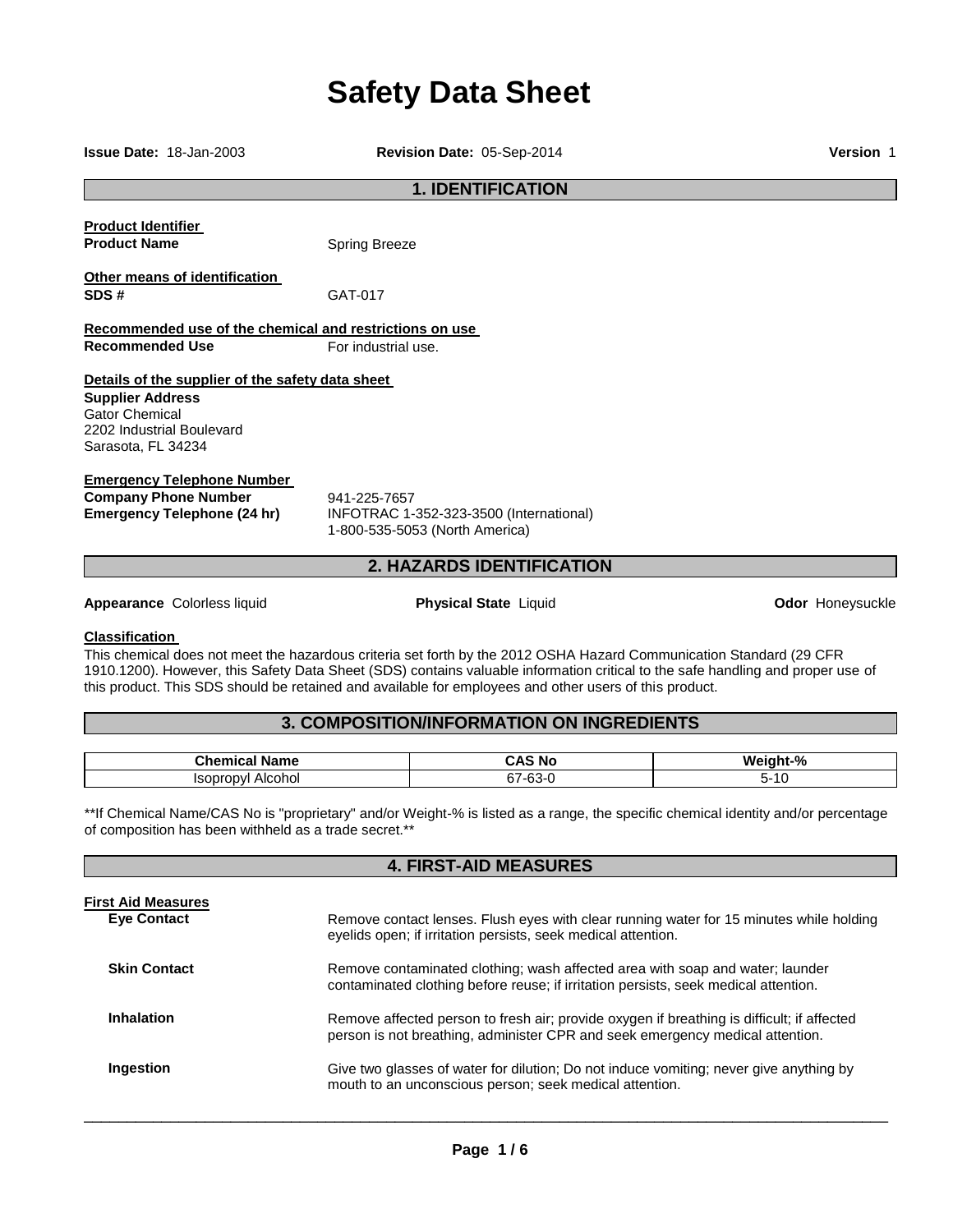#### **Most important symptoms and effects**

**Symptoms INHALATION: High concentrations are irritating to the respiratory tract; may cause** headache, dizziness, nausea, vomiting, and malaise.

\_\_\_\_\_\_\_\_\_\_\_\_\_\_\_\_\_\_\_\_\_\_\_\_\_\_\_\_\_\_\_\_\_\_\_\_\_\_\_\_\_\_\_\_\_\_\_\_\_\_\_\_\_\_\_\_\_\_\_\_\_\_\_\_\_\_\_\_\_\_\_\_\_\_\_\_\_\_\_\_\_\_\_\_\_\_\_\_\_\_\_\_\_

SKIN: Brief contact may cause slight irritation; prolonged contact may cause moderate reddening, swelling, and possible necrosis.

EYES: Contact causes severe irritation and pain associated with redness and swelling of the conjunctiva.

INGESTION: Moderately toxic; may cause headache, dizziness, diarrhea, and general weakness; large doses may result in red blood cell hemolysis.

#### **Indication of any immediate medical attention and special treatment needed**

**Notes to Physician** MEDICAL CONDITIONS GENERALLY AGGRAVATED BY EXPOSURE: Preexisting skin, eye, or respiratory disorders may become aggravated through prolonged exposure.

# **5. FIRE-FIGHTING MEASURES**

#### **Suitable Extinguishing Media**

Carbon dioxide (CO2). Water. Water spray (fog). Dry chemical. Foam.

## **Unsuitable Extinguishing Media** Not determined.

#### **Specific Hazards Arising from the Chemical**

Combustion products may be toxic.

**Hazardous Combustion Products** Carbon oxides. Hydrocarbons. Fumes and smoke.

#### **Protective equipment and precautions for firefighters**

Keep containers cool with water spray to prevent container rupture due to steam buildup; floor will become slippery if material is released. As in any fire, wear self-contained breathing apparatus pressure-demand, MSHA/NIOSH (approved or equivalent) and full protective gear.

# **6. ACCIDENTAL RELEASE MEASURES**

#### **Personal precautions, protective equipment and emergency procedures**

| <b>Personal Precautions</b>                          | Use personal protective equipment as required.                                                                                                                      |  |  |
|------------------------------------------------------|---------------------------------------------------------------------------------------------------------------------------------------------------------------------|--|--|
| <b>Environmental Precautions</b>                     | Prevent from entering into soil, ditches, sewers, waterways and/or groundwater. See<br>Section 12, Ecological Information. See Section 13: DISPOSAL CONSIDERATIONS. |  |  |
| Methods and material for containment and cleaning up |                                                                                                                                                                     |  |  |
| <b>Methods for Containment</b>                       | Prevent further leakage or spillage if safe to do so.                                                                                                               |  |  |
| <b>Methods for Clean-Up</b>                          | Contain and collect with an inert absorbent and place into an appropriate container for<br>disposal. Wash spill area with plenty of water.                          |  |  |

# **7. HANDLING AND STORAGE**

#### **Precautions for safe handling**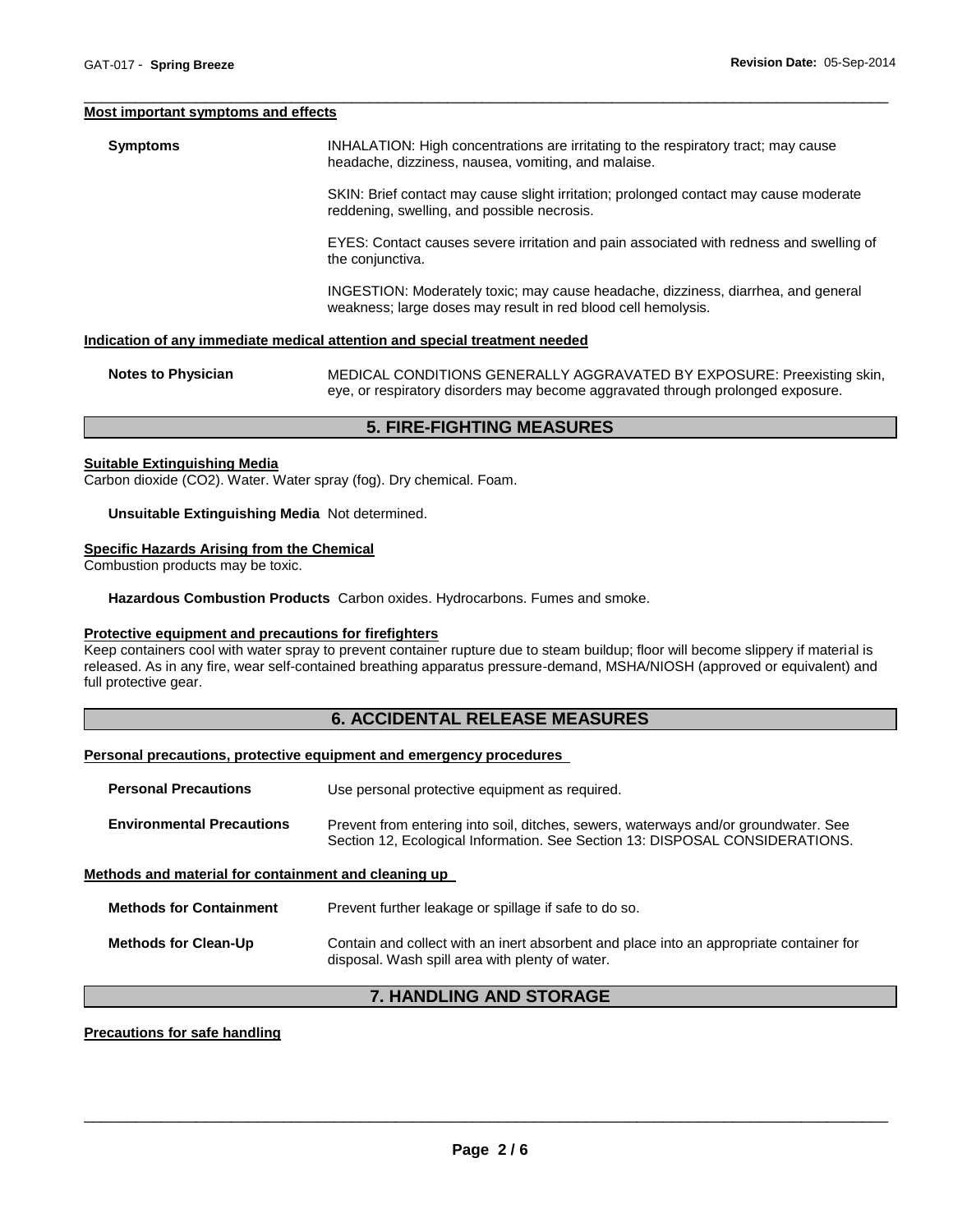| <b>Advice on Safe Handling</b>                               | Handle in accordance with good industrial hygiene and safety practice. Use personal<br>protection recommended in Section 8. Avoid contact with skin, eyes or clothing. Keep<br>containers closed when not in use. Protect containers from abuse. |
|--------------------------------------------------------------|--------------------------------------------------------------------------------------------------------------------------------------------------------------------------------------------------------------------------------------------------|
| Conditions for safe storage, including any incompatibilities |                                                                                                                                                                                                                                                  |
| <b>Storage Conditions</b>                                    | Keep container tightly closed and store in a cool, dry and well-ventilated place. Protect from<br>extreme temperatures.                                                                                                                          |
| <b>Incompatible Materials</b>                                | Strong oxidizers. Strong acids.                                                                                                                                                                                                                  |

# **8. EXPOSURE CONTROLS/PERSONAL PROTECTION**

# **Exposure Guidelines**

| <b>Chemical Name</b>         | <b>ACGIH TLV</b>              | <b>OSHA PEL</b>                                                                                             | <b>NIOSH IDLH</b>                                                                    |
|------------------------------|-------------------------------|-------------------------------------------------------------------------------------------------------------|--------------------------------------------------------------------------------------|
| Isopropyl Alcohol<br>67-63-0 | STEL: 400 ppm<br>TWA: 200 ppm | TWA: 400 ppm<br>TWA: 980 mg/m <sup>3</sup><br>(vacated) TWA: 400 ppm<br>(vacated) TWA: $980 \text{ mg/m}^3$ | <b>IDLH: 2000 ppm</b><br>TWA: 400 ppm<br>TWA: 980 mg/m <sup>3</sup><br>STEL: 500 ppm |
|                              |                               | (vacated) STEL: 500 ppm<br>(vacated) STEL: $1225 \text{ mg/m}^3$                                            | STEL: 1225 mg/m <sup>3</sup>                                                         |

# **Appropriate engineering controls**

**Engineering Controls** Ensure adequate ventilation, especially in confined areas. Eyewash stations. Showers.

# **Individual protection measures, such as personal protective equipment**

| <b>Eve/Face Protection</b>      | Wear protective eyeglasses or chemical safety goggles.                                                                                                                                                                                                              |
|---------------------------------|---------------------------------------------------------------------------------------------------------------------------------------------------------------------------------------------------------------------------------------------------------------------|
| <b>Skin and Body Protection</b> | Neoprene or rubber gloves with cuffs.                                                                                                                                                                                                                               |
| <b>Respiratory Protection</b>   | None required while threshold limits are kept below maximum allowable concentrations; if<br>TWA exceeds limits, NIOSH approved respirator must be worn. Respiratory protection must<br>be provided in accordance with OSHA regulations (29 CFR1910.134) or European |
|                                 | Standard EN 149, as applicable.                                                                                                                                                                                                                                     |

**General Hygiene Considerations** Handle in accordance with good industrial hygiene and safety practice.

# **9. PHYSICAL AND CHEMICAL PROPERTIES**

## **Information on basic physical and chemical properties**

| <b>Physical State</b>                                                                                                                                                                                       | Liquid                                                                                                    |                        |                |
|-------------------------------------------------------------------------------------------------------------------------------------------------------------------------------------------------------------|-----------------------------------------------------------------------------------------------------------|------------------------|----------------|
| Appearance                                                                                                                                                                                                  | Colorless liquid                                                                                          | Odor                   | Honeysuckle    |
| Color                                                                                                                                                                                                       | Colorless                                                                                                 | <b>Odor Threshold</b>  | Not determined |
| Property<br>pН<br><b>Melting Point/Freezing Point</b><br><b>Boiling Point/Boiling Range</b>                                                                                                                 | Values<br>$7.0 - 7.5$<br>Not determined<br>100°C / 212°F                                                  | Remarks • Method       |                |
| <b>Flash Point</b><br><b>Evaporation Rate</b><br>Flammability (Solid, Gas)<br><b>Upper Flammability Limits</b><br><b>Lower Flammability Limit</b>                                                           | Non-flammable<br>ا><br>Liquid-Not Applicable<br>Not Applicable<br>Not Applicable                          | (Water = $1$ )         |                |
| Vapor Pressure                                                                                                                                                                                              | 17 mm Hg @ 20°C                                                                                           |                        |                |
| Vapor Density<br><b>Specific Gravity</b><br><b>Water Solubility</b><br>Solubility in other solvents<br><b>Partition Coefficient</b><br><b>Auto-ignition Temperature</b><br><b>Decomposition Temperature</b> | >1<br>0.980<br>Completely soluble<br>Not determined<br>Not determined<br>Not determined<br>Not determined | (Air=1)<br>(Water = 1) |                |
|                                                                                                                                                                                                             |                                                                                                           |                        |                |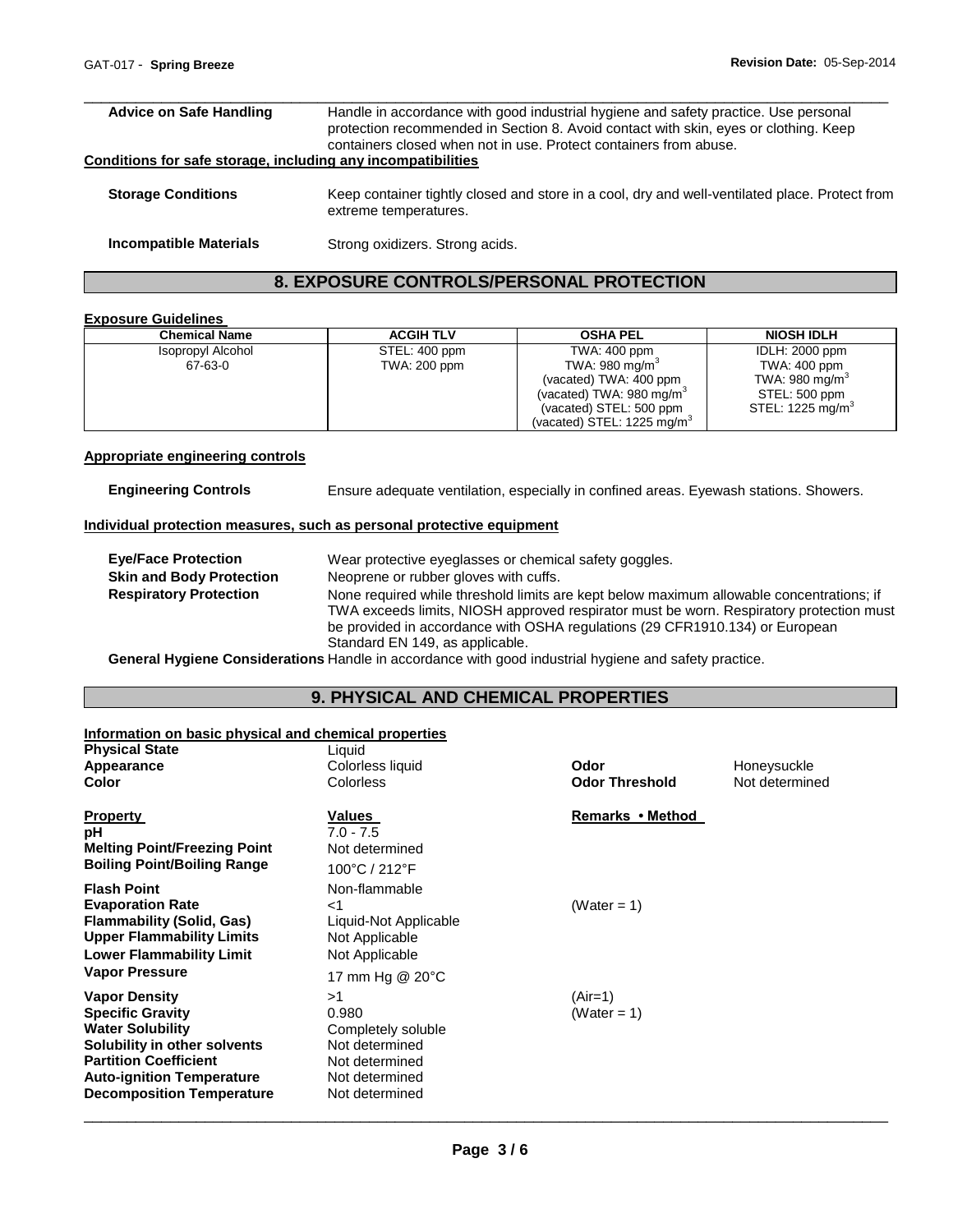| <b>Kinematic Viscosity</b>  | Not determined                     |  |
|-----------------------------|------------------------------------|--|
| <b>Dynamic Viscosity</b>    | Not determined                     |  |
| <b>Explosive Properties</b> | Not determined                     |  |
| <b>Oxidizing Properties</b> | Not determined                     |  |
|                             | <b>10 CTADILITY AND DEACTIVITY</b> |  |

# **10. STABILITY AND REACTIVITY**

# **Reactivity**

Not reactive under normal conditions.

#### **Chemical Stability**

Stable under recommended storage conditions.

## **Possibility of Hazardous Reactions**

None under normal processing.

**Hazardous Polymerization** Hazardous polymerization does not occur.

#### **Conditions to Avoid**

Protect from extreme temperatures. Keep from freezing. Keep separated from incompatible substances. Keep out of reach of children.

#### **Incompatible Materials**

Strong oxidizers. Strong acids.

#### **Hazardous Decomposition Products**

Carbon oxides. Hydrocarbons. Fumes and smoke.

# **11. TOXICOLOGICAL INFORMATION**

#### **Information on likely routes of exposure**

| <b>Product Information</b> |                                  |
|----------------------------|----------------------------------|
| <b>Eve Contact</b>         | Avoid contact with eyes.         |
| <b>Skin Contact</b>        | Avoid contact with skin.         |
| <b>Inhalation</b>          | Avoid breathing vapors or mists. |
| Ingestion                  | Do not ingest.                   |

# **Component Information**

| <b>Chemical Name</b>     | Oral LD50           | <b>Dermal LD50</b>                    | <b>Inhalation LC50</b>      |
|--------------------------|---------------------|---------------------------------------|-----------------------------|
| <b>Isopropyl Alcohol</b> | Rat<br>= 4396 mg/kg | ( Rat ) = 12870<br>. 12800 mg/kg<br>- | 'Rat ) 4 h<br>$= 72.6$ mg/L |
| $67-63-0$                |                     | ´ Rabbit .<br>mg/kg                   |                             |

#### **Information on physical, chemical and toxicological effects**

**Symptoms** Please see section 4 of this SDS for symptoms.

## **Delayed and immediate effects as well as chronic effects from short and long-term exposure**

**Carcinogenicity Group 3 IARC components are "not classifiable as human carcinogens".** 

| <b>Chemical Name</b>                | ACGIH | <b>IARC</b> | <b>NTP</b> | <b>OSHA</b> |
|-------------------------------------|-------|-------------|------------|-------------|
| <b>Isopropyl Alcohol</b><br>67-63-0 |       | Group 3     |            |             |
| Legend                              |       |             |            |             |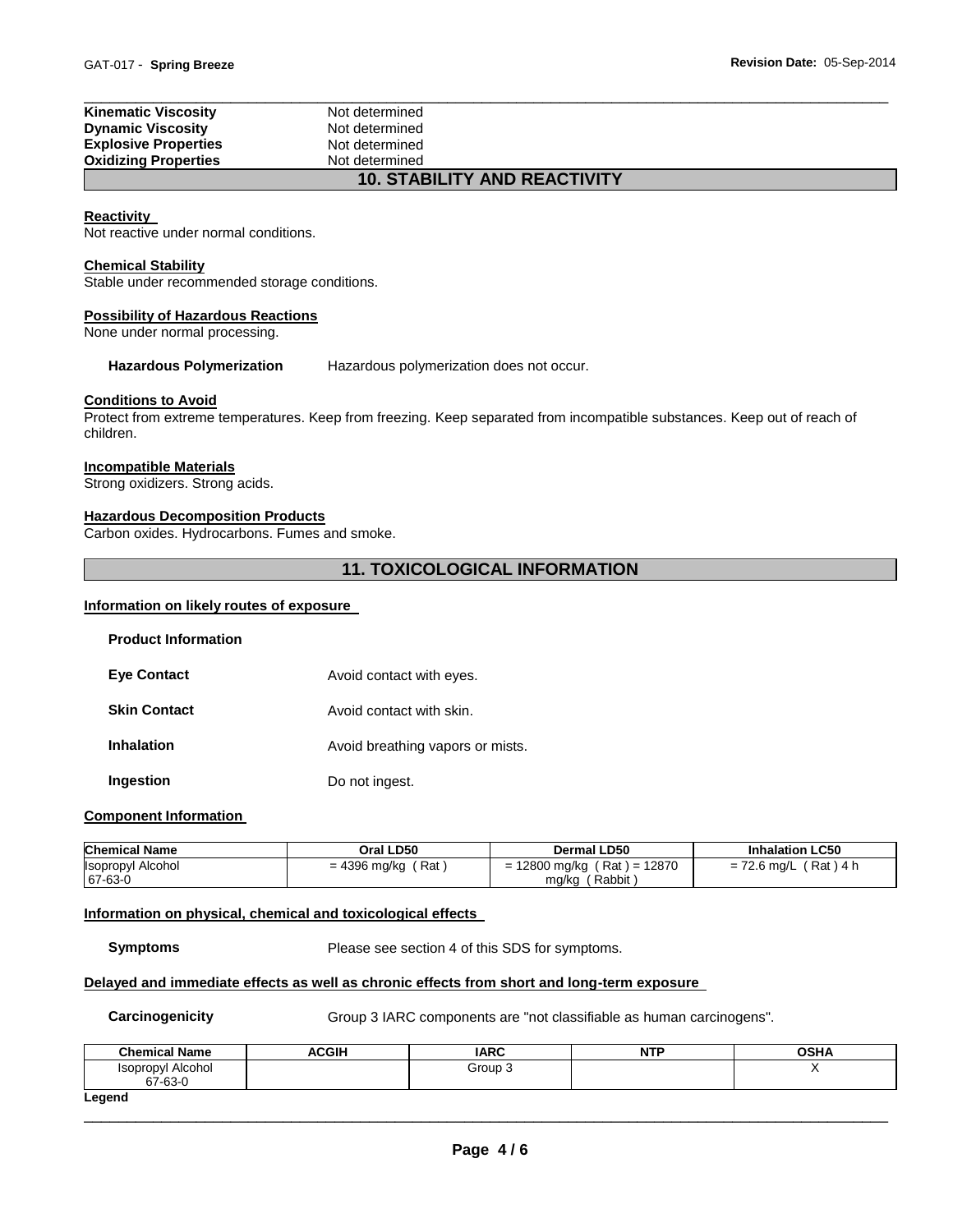*IARC (International Agency for Research on Cancer) Group 3 IARC components are "not classifiable as human carcinogens" OSHA (Occupational Safety and Health Administration of the US Department of Labor) X - Present* 

#### **Numerical measures of toxicity**

Not determined

# **12. ECOLOGICAL INFORMATION**

\_\_\_\_\_\_\_\_\_\_\_\_\_\_\_\_\_\_\_\_\_\_\_\_\_\_\_\_\_\_\_\_\_\_\_\_\_\_\_\_\_\_\_\_\_\_\_\_\_\_\_\_\_\_\_\_\_\_\_\_\_\_\_\_\_\_\_\_\_\_\_\_\_\_\_\_\_\_\_\_\_\_\_\_\_\_\_\_\_\_\_\_\_

#### **Ecotoxicity**

The product is not classified as environmentally hazardous. However, this does not exclude the possibility that large or frequent spills can have a harmful or damaging effect on the environment.

#### **Component Information**

| <b>Chemical Name</b>         | Algae/aguatic plants                                                                               | <b>Fish</b>                                                                                                                                                           | <b>Toxicity to</b><br>microorganisms | Crustacea                              |
|------------------------------|----------------------------------------------------------------------------------------------------|-----------------------------------------------------------------------------------------------------------------------------------------------------------------------|--------------------------------------|----------------------------------------|
| Isopropyl Alcohol<br>67-63-0 | 1000: 96 h Desmodesmus<br>subspicatus mg/L EC50<br>1000: 72 h Desmodesmus<br>subspicatus mg/L EC50 | 9640: 96 h Pimephales<br>promelas mg/L LC50 flow-<br>through 11130: 96 h<br>Pimephales promelas mg/L<br>LC50 static 1400000: 96 h<br>Lepomis macrochirus ug/L<br>LC50 |                                      | 13299: 48 h Daphnia magna<br>mg/L EC50 |

#### **Persistence/Degradability**

Not determined.

#### **Bioaccumulation**

Not determined.

#### **Mobility**

| <b>Chemical Name</b> | <b>Partition Coefficient</b> |
|----------------------|------------------------------|
| Isopropyl Alcohol    | 0.05                         |
| 67-63-0              |                              |

#### **Other Adverse Effects**

Not determined

# **13. DISPOSAL CONSIDERATIONS**

## **Waste Treatment Methods**

| Disposal of Wastes     | Disposal should be in accordance with applicable regional, national and local laws and<br>regulations. |
|------------------------|--------------------------------------------------------------------------------------------------------|
| Contaminated Packaging | Disposal should be in accordance with applicable regional, national and local laws and<br>regulations. |

#### **California Hazardous Waste Status**

| <b>Chemical Name</b> | California Hazardous Waste Status |  |
|----------------------|-----------------------------------|--|
| Isopropyl Alcohol    | Гохіс                             |  |
| 67-63-0              | lanitable                         |  |

# **14. TRANSPORT INFORMATION**

**Note Note Please see current shipping paper for most up to date shipping information, including** exemptions and special circumstances.